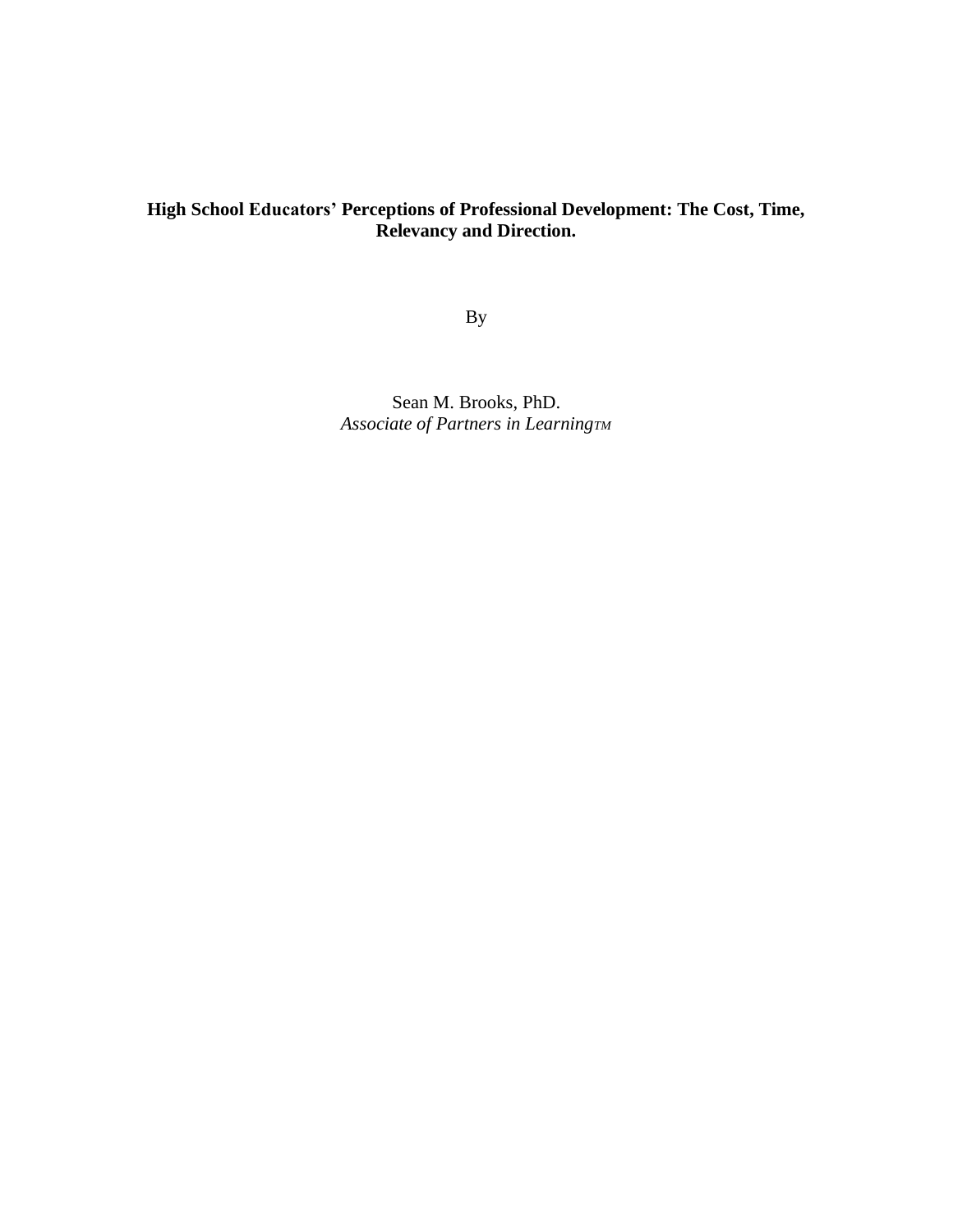## **High School Educators' Perceptions of Professional Development: The Cost, Time, Relevancy and Direction.**

While K-12 educators come from diverse teacher-education programs, they tend to experience and receive varying degrees of professional development once employed within a school district. Much of K-12 professional development for educators is also mandatory and not of the educators choosing. Professional development has almost always been implemented within school-based settings for educators, yet it is rarely evaluated by the very educators who are subjected to it.

Research has not examined high school educator's perceptions of their in-service training, in particular whether or not such professional development methods align with their current experiences with students, and whether or not the relevancy, cost and direction of professional development adds to frustration among employees within the profession. For example, school-wide attempts to reduce school-based violence through anti-bullying programs largely fail to have a lasting presence within schools and among staff members (Richard, Schneider, & Mallet, 2012), yet these programs dominate professional development and they tend to persist at great monetary and personal cost to both schools and school districts. Furthermore, researchers have indicated that educators have varying perceptions regarding student health-related factors that contribute to conflict and violence in school (Bradshaw, Waasdorp, O'Brennan, & Gulemetova, 2013; Bushman, Newman, Calvert, Downey, Dredze, Gottfredson & Webster, 2016) and whether or not such Professional development training is addressing these issues and others that are related to the everyday life of teachers and administrators within K-12 school-based settings. Therefore, the existing gap in research raises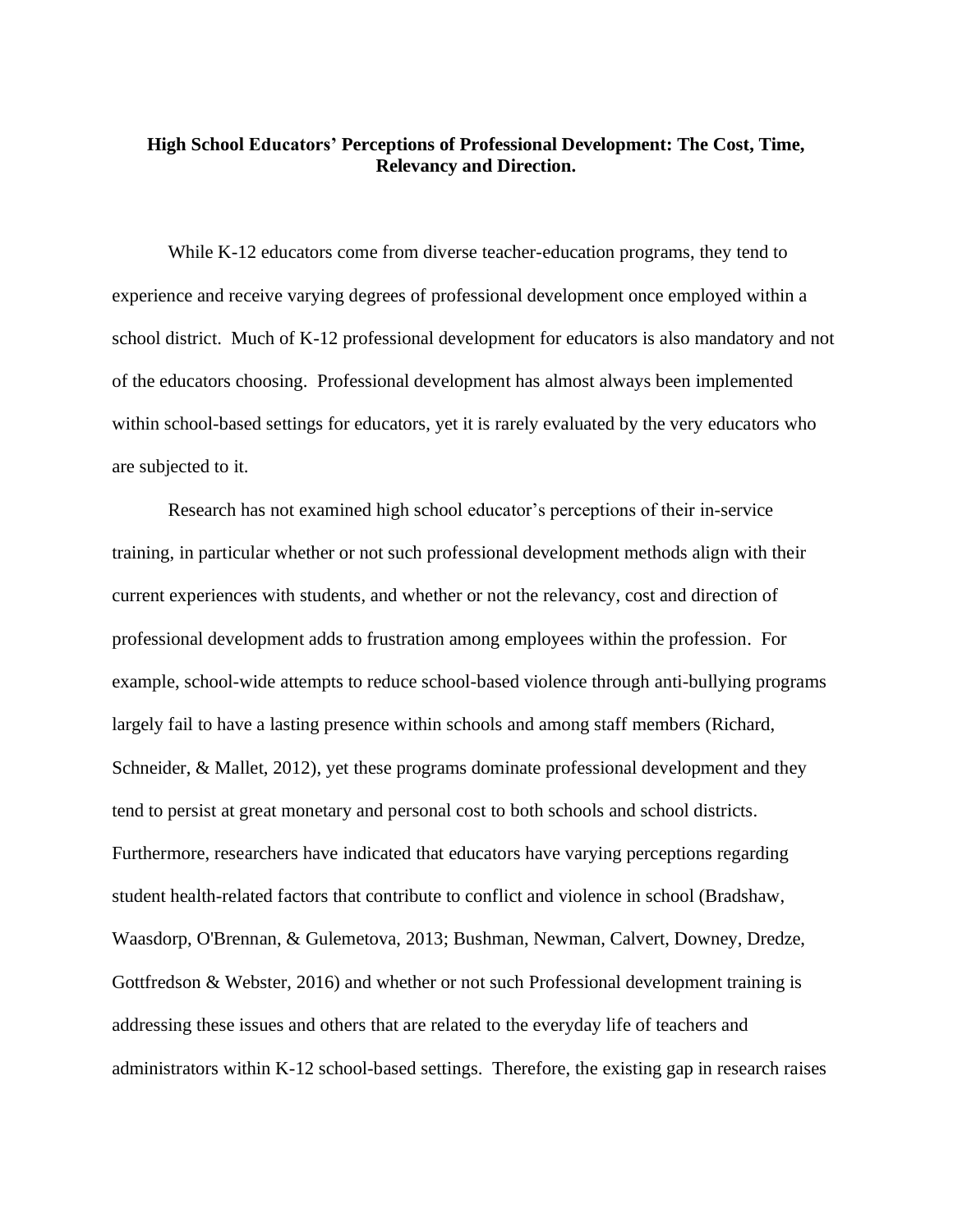the question: What are high school educator's perceptions of their professional development training, what is being done, how often is it occurring, and at what cost—both monetarily and personally?

This brief study took place while conducting face-to-face interviews with 10 educators within a major Midwestern high school, who taught each core subject available within (i.e., math, science, history and literature; grades 10-12). The participating high school was demographically the  $7<sub>th</sub>$  largest within this Midwestern State. The participating high school also received a State Department of Education grade of a "D" within the studied year. Pseudonyms were used for each of the participants, and interviews were individually conducted and recorded. The interviews lasted roughly 45 minuets each.

When asked about the presence of professional development (i.e., in-service training), teachers were very forth coming about the times, frequency, and type of training. Within this studied environment, *Restorative Practices* and *ALICE* Training were mentioned, along with professional development for classroom technology use (i.e., Google Classroom). These three examples dominated the educator's professional development, and no other examples were provided.

*Restorative Practices* is a program that originated in Australia, where a federal judge sought to have violent criminals who had been previously convicted of crimes and spent time in prison, readmitted into society successfully. This program, once watered-down and used within an American K-12 school system, seeks to have all staff members arrive at similar word usage in order to have an offending party (i.e., a student breaking the rules) accept responsibility for their role in their wrong-doing, while promising to not re-offend. Within this school district, every employee received 16 hours of mandatory *Restorative Practices* training.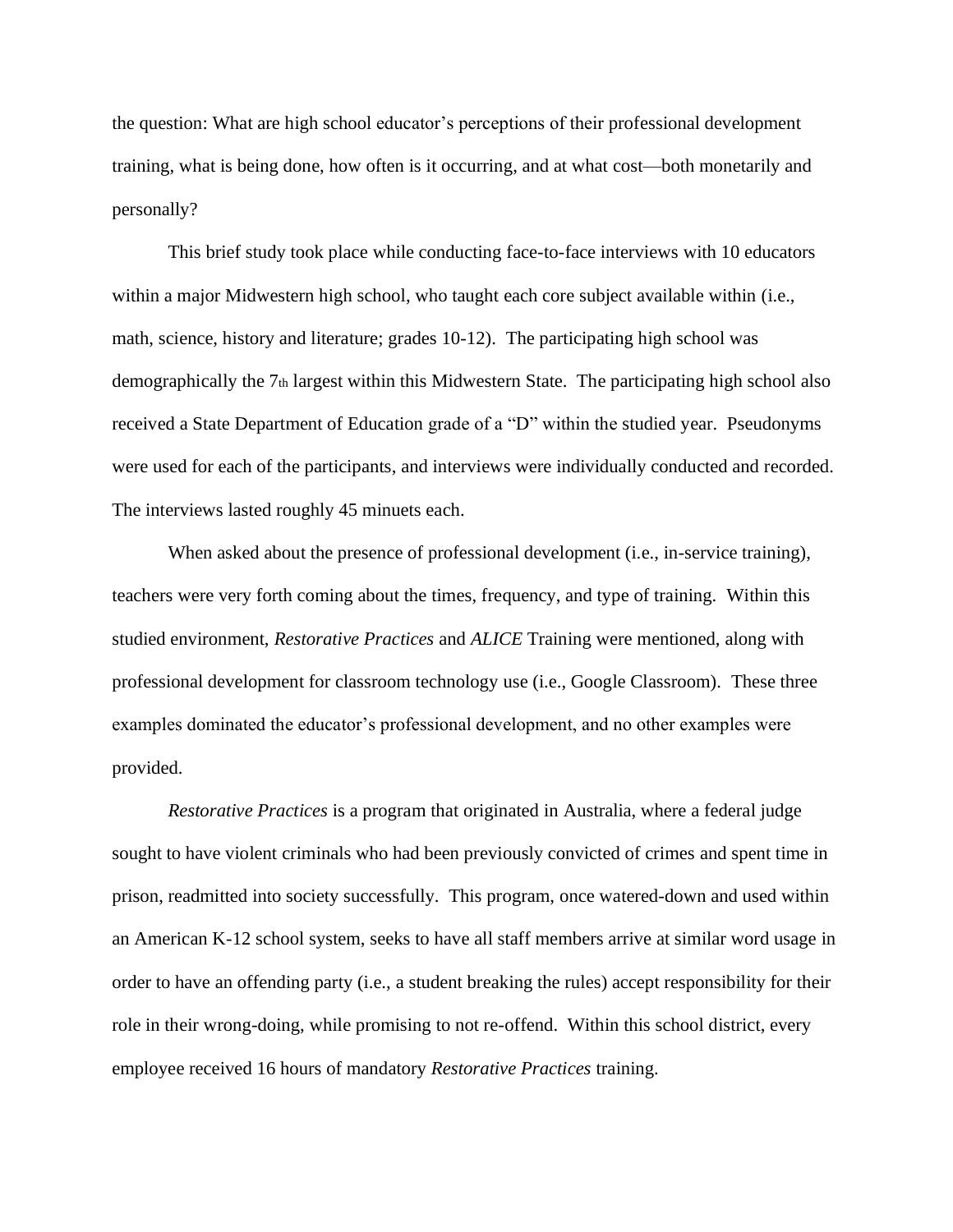*ALICE* training, on the other hand, is common state-mandated training for school emergencies. It's simply a procedural program in case of an emergency. This training may take on different names in differing states, however, the objectives and goals are the same. Educators were not opposed to the one-time *ALICE* training that lasted less than 30 minuets.

Regarding the presence of mandatory *Restorative Practices* training for all current staff members and new staff members, teachers believed it to be "ineffective," "corny" and "not relevant to their needs." Damon stated:

*It's one more thing to do, and it's always the next, best, latest and greatest idea that you never get the chance to perfect before they come up with the next best and 'greatest idea.' Everybody has a platform. Everyone wants to stand on their soapbox and tell you what they think is best.*

Margret described the differing forms of training they have received by stating:

*We do a lot of in-service here. So, we have daily morning meetings where we kind of do like staff meetings, department meetings, writing tests, blah, blah, blah. As far as like full days in in-service, those are usually curriculum based because right now that's a lot what our district is focusing on.*

Alice elaborated by stating:

*Yes, we have way too much training. We've got 40 minutes in the morning. It depends on the week. We're supposed to have P.D. (professional development) once a week, 40 minutes. Generally, they pull stuff at the last minute to have P.D. on something. It's usually computer-related with Google Classroom, or Google whatever … everybody had to be trained in Restorative Practice. I do it anyway.*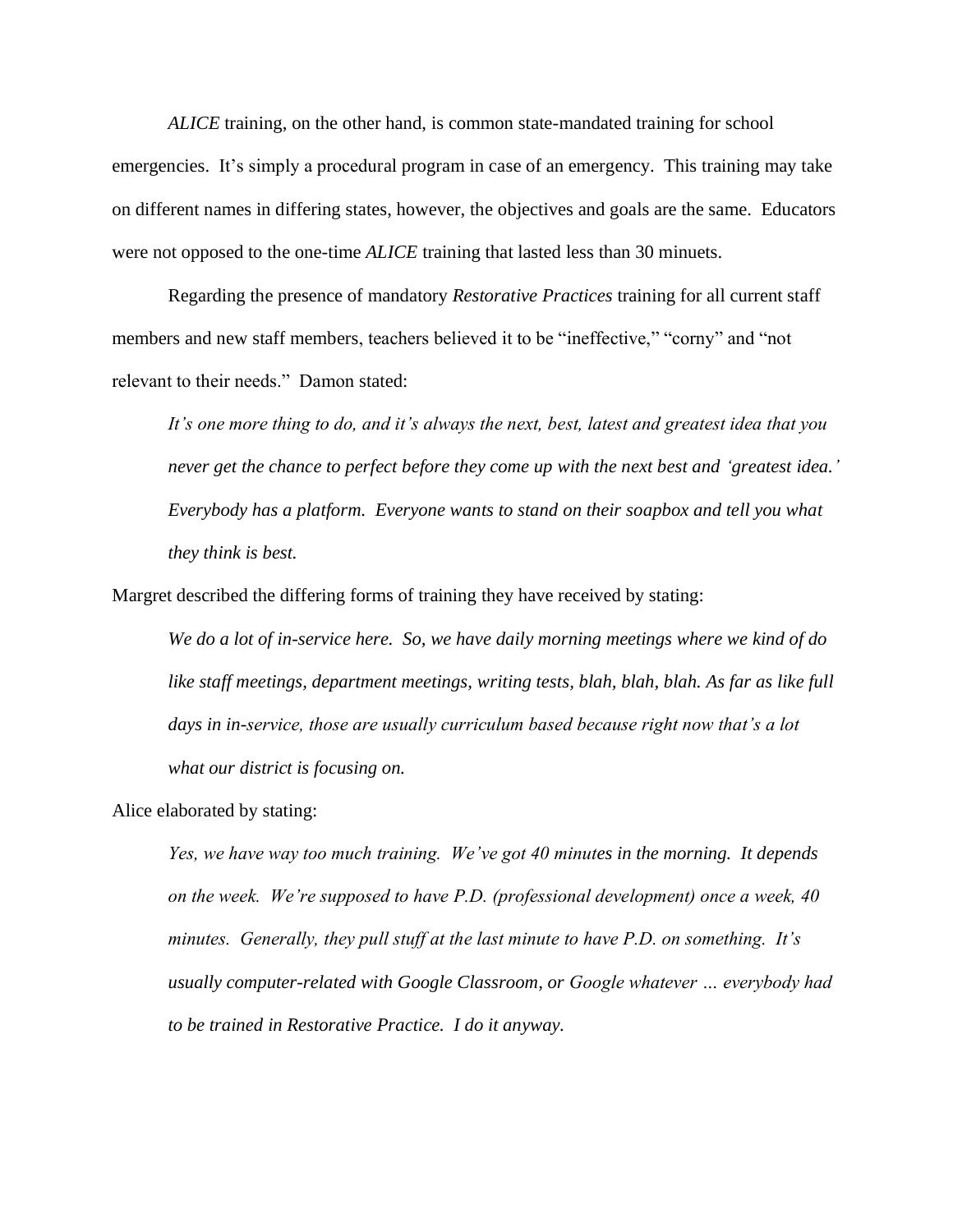Erin described her training at other schools where she has worked and she expressed her interest in a need for more consistency in a relevant direction. She stated:

*I think our school violence trainings focus more on an intruder coming in, or a school shooter. I think that's where most of our school violence focuses on. I've been at three different schools, and at every school I've had to take an online training course that people just breeze through. I think that that's not very helpful. There needs to be more one-on-one, or small-group training on it, and there hasn't really been that kind of stuff at any school I've been at.*

Macy described her in-depth perspective of her *Restorative Practices* training:

*Restorative Practices was a complete waste of my life and days that I can never get back. If I've got an issue with a student then I'm confronting the student about it. That's just how I am. Now, are there teachers who don't do that? Yes, but Restorative Practices wasn't going to help them to do that. The videos and the trainers that were here, it was all these small little schools and there were elementary kids and there were middle school kids and it was like 'you're coming into this school and you have no idea what we're about and you have no idea about the clientele that is at this school.' The videos that we watched were all upper elementary school. There was no high school stuff at all.*

The assistant administrators were far more trusting of the *Restorative Practices* methodology and the required in-service training. Mitch (the first assistant administrator) stated:

*In terms of Restorative Practices, we are on a cycle for that training. There's a three-day initial course. Then there are refresher courses. There are many positive things that come from this training.*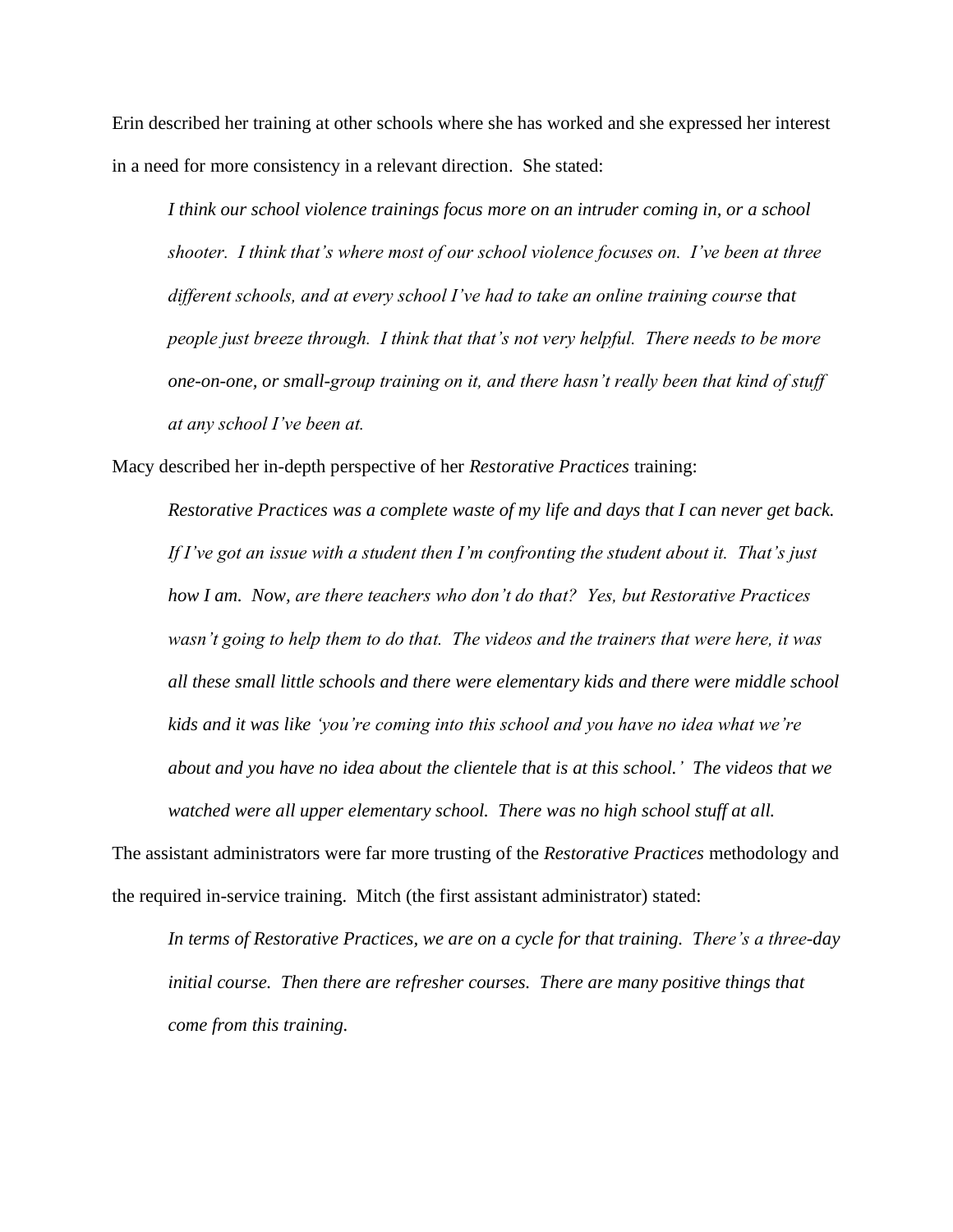Janice (another assistant administrator) seemed to blame teachers for not accepting the *Restorative Practices* training:

*The common theme among teachers is, 'Well, we do that already!' But it provided common language. It provided common language throughout the building for teachers. The people that balk at it are probably the people that need it the most. People said it had no validity "We do it already. I don't need to go through this stuff," well, they were the people that really needed to learn how to develop those relationship pieces in the classroom. I think Restorative Practices have been successful.* 

However, while Mitch agreed with *Restorative Practices*, he did believe that training needed to address teachers concerns more:

*In terms of looking at what other training do we offer outside that… we don't have a ton of refreshers on those things. That's something that maybe we even need to look into. We always are good with our staff meetings and pass along information. If we start to see a trend of increasing, we re-talk about it with the entirety of the staff. In terms of specific questions or means of addressing those kinds of situations, maybe not as much as we should.* 

Regarding future recommendations for in-service training opportunities and topics to be discussed, teachers provided many examples. Damon stated:

*I think that it's such a reactionary approach. It's so reactionary. If you're going to come in to give me PD, I want you to have your pulse on what goes on here, and know that the techniques, the skills. Not 'Here's your pamphlet. See you later.'*

Margret specified the type of professional development that was warranted, by stating: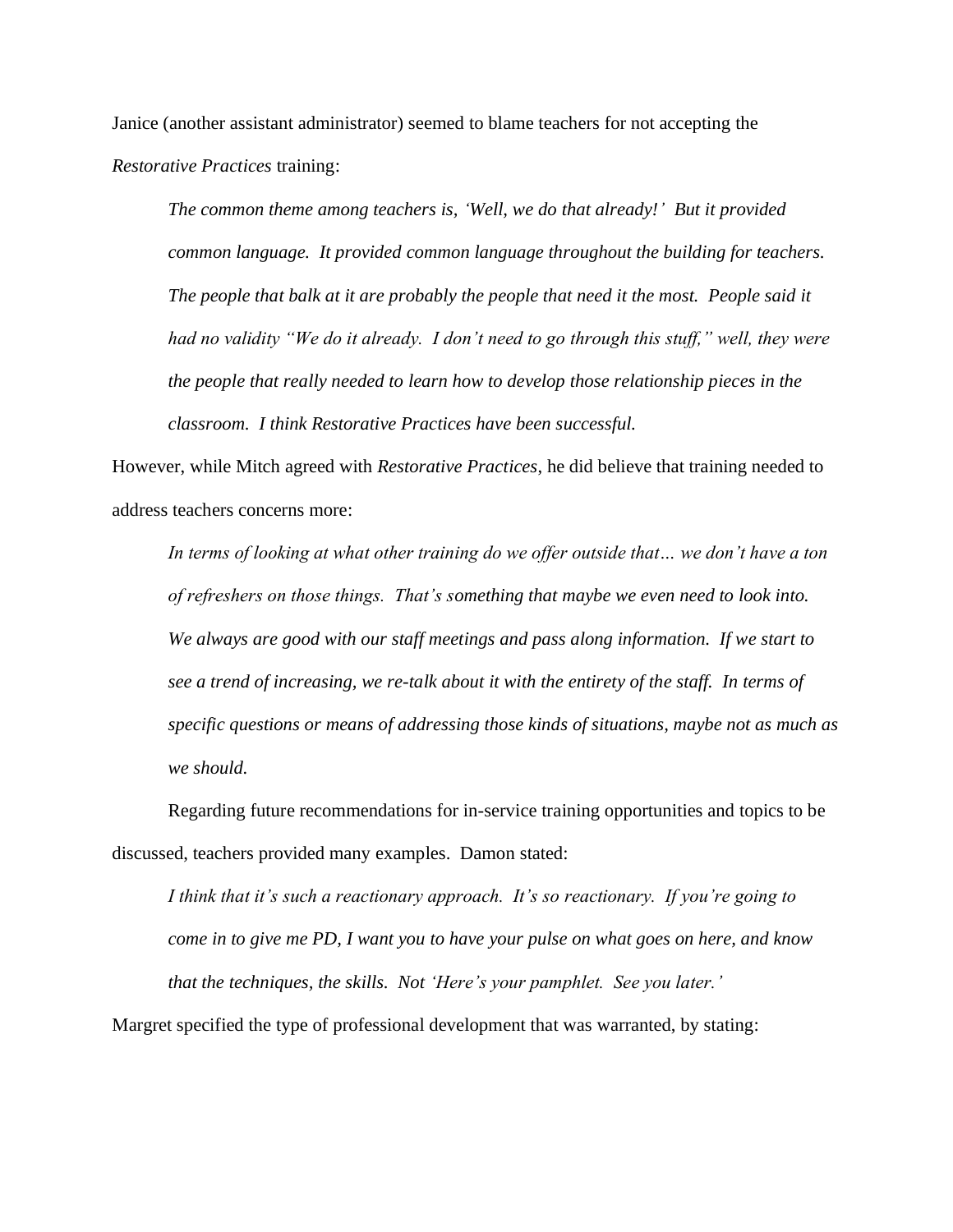*We need a more basic understanding of teen psychology and how they perceive the world and issues. I think that would be good. I think just even general PD on teen health and awareness, health-type presentations or in-service would be beneficial too. So would educational law. We never hear what we should do legally or what we are allowed to do, legally speaking, in order to protect us.*

Sally suggested:

*We need professional development to prepare teachers to be able to manage their classrooms in a school setting like ours. When you're a brand-new teacher, if I came here for my first year, I would be really overwhelmed too.* 

Betty expressed a serious interest in improving communication during professional development training from the administration towards their teaching staff:

*It would be nice to have an administrator that leads small groups that discusses with us, maybe not student names, but what they're seeing in and out of the office on a daily basis, so that we can have more of a concept of what's going on in the building. Don't keep the information hidden from us. We're with students every day after all.*

Macy described the lack of communication and the repetitive nature of the current professional development:

*They just repeat themselves. I've had like three professional development days this year on the same Google Classroom. I'm using Google Classroom; I know how to use Google Classroom! Like put me in something else. Quite frankly, the way things are run up at the district office they're just going to fly by the seat of their pants and they're going to come up with something. It's a waste of time...and certainly money.*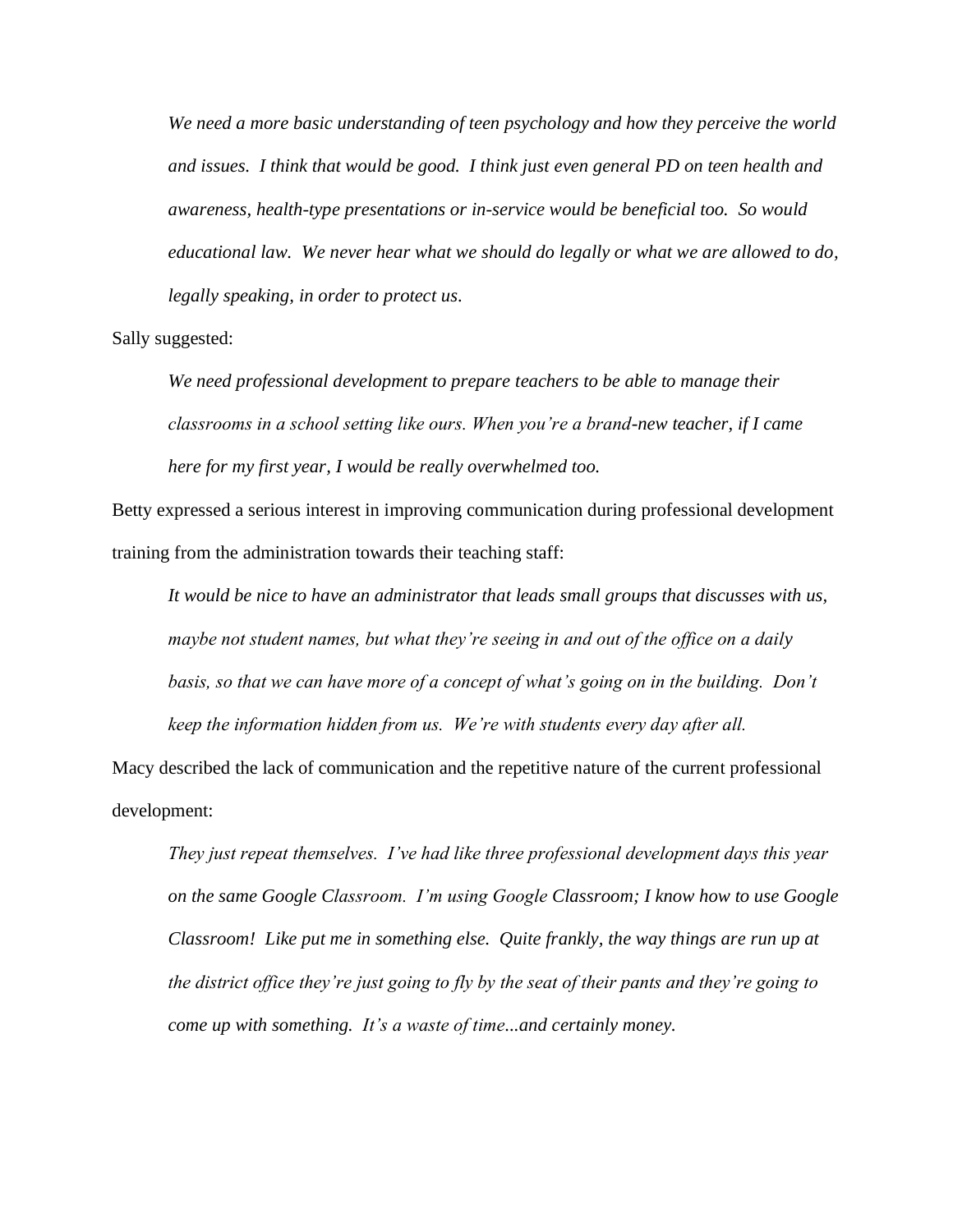In summary, an overwhelming theme that emerged among responses was a strong distrust among teachers regarding the competency levels of district officials and school-based administrators to offer relevant, low cost (if not free) professional development that was relevant to the teachers' everyday needs and experiences. Educators within this environment made it abundantly clear that their professional development was not relevant, not content specific, nor did it accurately or relevantly address the needs of students and teachers. Educators were also aware of the cost of their professional development and how these mandatory sessions are not free. In fact, any technology that was pushed on them to use, was viewed as counterproductive (i.e., Chromebooks) to their current technology use, for which their previous curriculum was already designed around. Teachers also stated that the training for such new technology use pays teachers by the hour to attend, costing the district tens of thousands of dollars, if not more, not including the purchase of said technology for every educator. The cost of both mandatory and counterproductive technology, combined with the cost of professional development, added to the frustration that teachers felt, and perpetuated relationship distrust between teachers and their administrators, both within the building itself and those within the district offices who are ultimately responsible for making the professional development decisions. Moreover, within this studied school environment, which is not unlike many K-12 environments, professional development for teachers was viewed as overabundant, routinely irrelevant, it failed to include outside options for subject-specific content, and it failed to address the causes of school violence and conflict that so commonly exist within school-based environments. This lack of focus also added an element of distrust among the adults who work within these environments, as this too may lead to further frustration, unhappiness within the workplace, and a lowered interest in teaching and learning. Therefore, it could be argued that professional development for educators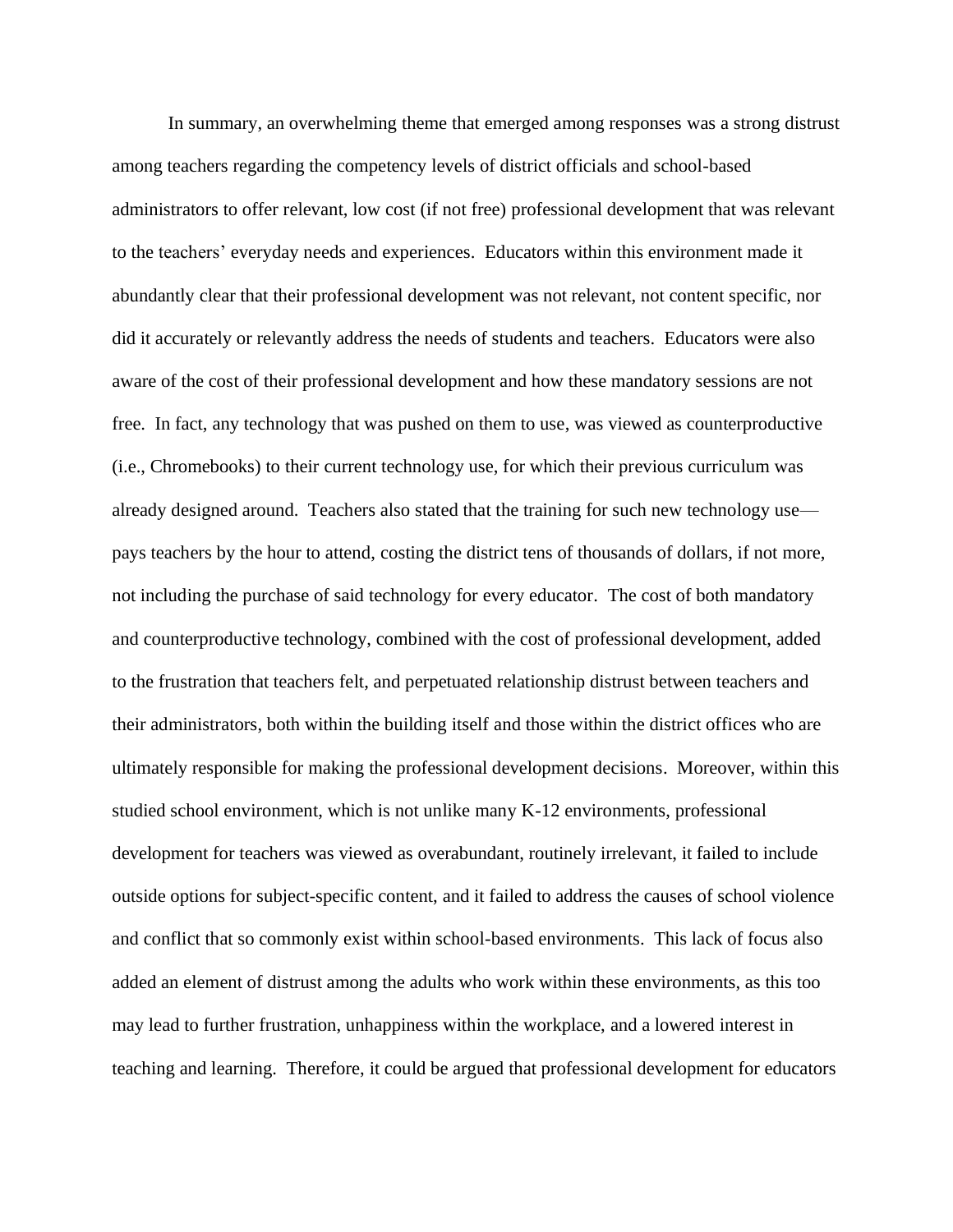within this common environment, is neither professional nor aligned with positive employee development.

With the turnover rate as high as it is within the business of K-12 education, as 40% of teachers nationwide quit the profession within the first four years; costly and irrelevant professional development for educators may be adding to the larger problem. The K-12 teaching profession is, and has been, one profession where those training to be teachers at the undergraduate level are attending their training programs longer than they are actually engaging in the profession as a paid educator. Therefore, based on the 14th century philosophy of William of Ockham; the answer will always reside in the explanation that requires the least amount of assumptions (Ockham's Razor).

*Three months after the conclusion of this study, of the ten educators who participated three of the participating teachers quit the teaching profession altogether and both assistant administrators quit their positions to take administrative roles in other schools within the same district, only to change positions yet again one year later.* 

## References:

Bradshaw, C. P., Waasdorp, T. E., O'Brennan, L. M., & Gulemetova, M. (2013). Teachers' and education support professionals' perspectives on bullying and prevention: Findings from a national education association study. *School psychology review*, *42*(3), 280.

Bushman, B. J., Newman, K., Calvert, S. L., Downey, G., Dredze, M., Gottfredson, M., & Webster, D. W. (2016). Youth violence: What we know and what we need to know. *The American Psychologist*, *71*(1), 17-39.

Charmaraman, L., Jones, A. E., Stein, N., & Espelage, D. L. (2013). Is It Bullying or Sexual Harassment? Knowledge, Attitudes, and Professional Development Experiences of Middle School Staff. *Journal of School Health*, *83*(6), 438-444.